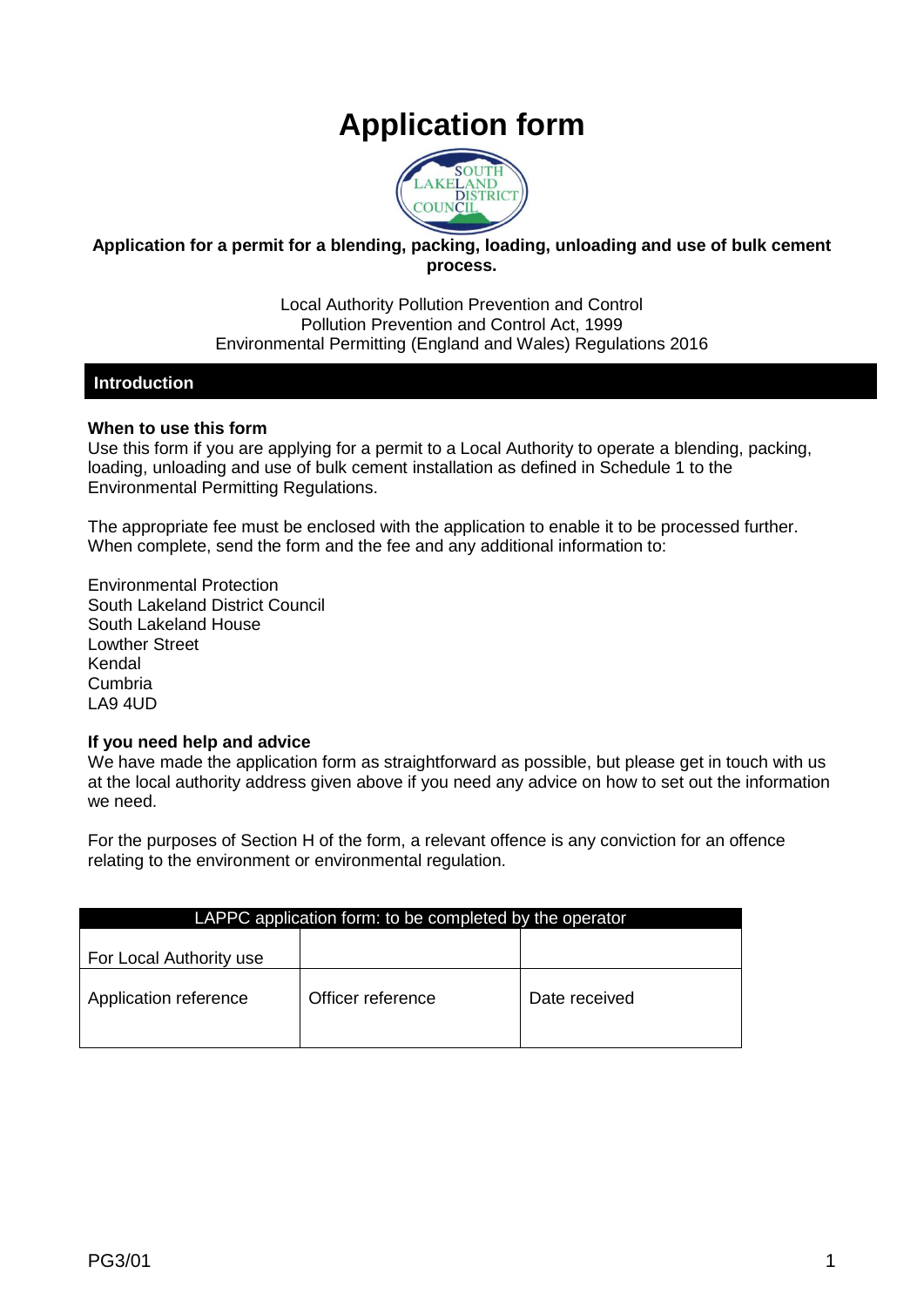### **A The basics**

### **A1 Name and address of the installation (not required for mobile plant)**

Postcode Telephone

**A2 Details of any existing environmental permit or consent** *(for waste operations, include planning permission for the site, plus established use certificates, a certificate of lawful existing use, or evidence why the General Permitted Development Order applies.*

**A3 Operator details** (*The 'operator' = the person who it is proposed will have control over the installation in accordance with the permit (if granted).)*

Name:

Trading name, if different:

Registered office address:

Principal office address, if different:

Company registration number: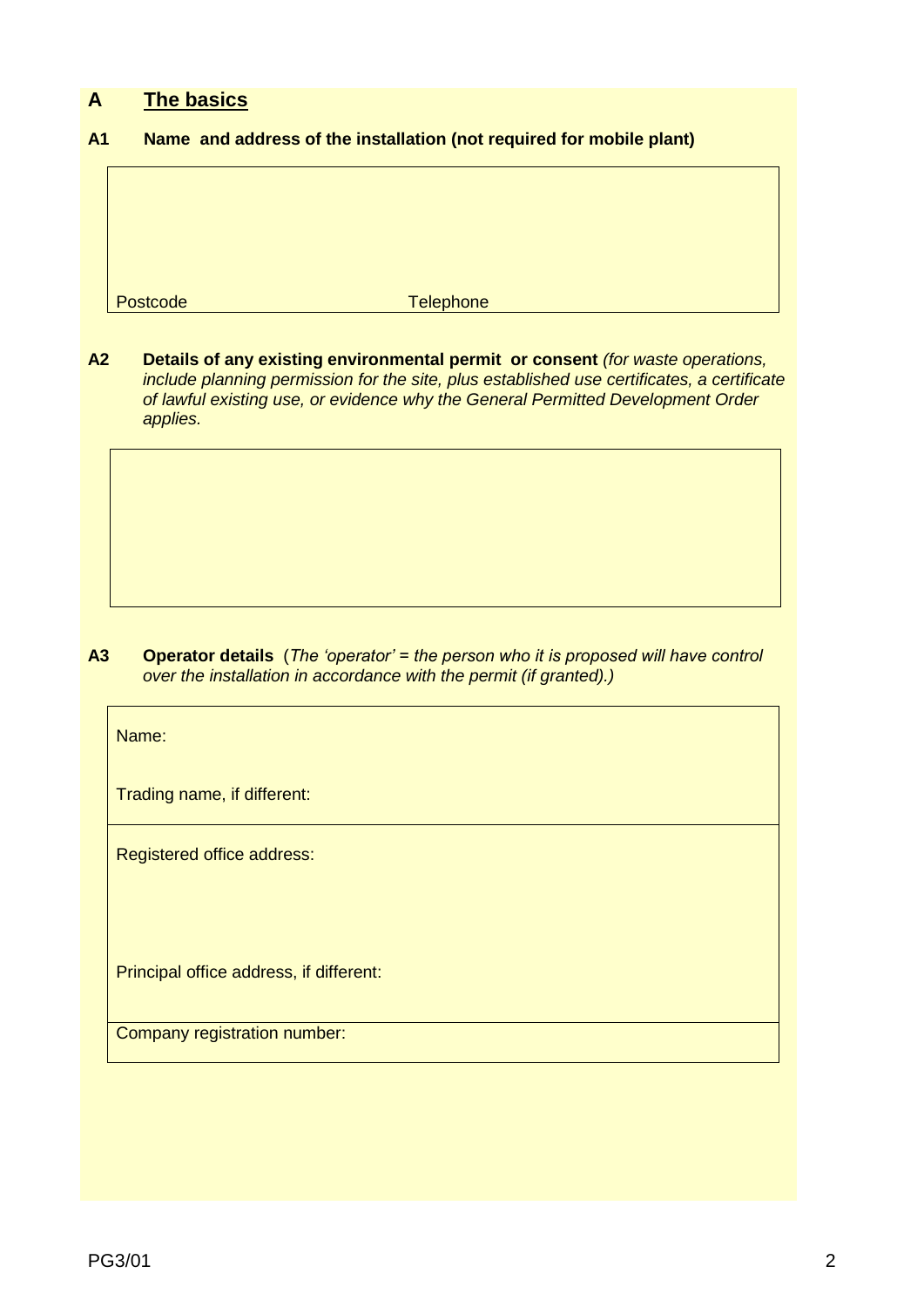### **A4 Any holding company?**

Is the operator a subsidiary of a holding company within the meaning of section 1159 of the Companies Act 2006? If "yes" please fill in details of the ultimate holding company.

| <b>No</b><br>Yes                        |  |  |  |  |
|-----------------------------------------|--|--|--|--|
| Name:                                   |  |  |  |  |
| Trading name, if different:             |  |  |  |  |
| Registered office address:              |  |  |  |  |
|                                         |  |  |  |  |
| Principal office address, if different: |  |  |  |  |
|                                         |  |  |  |  |
| Company registration number:            |  |  |  |  |
|                                         |  |  |  |  |

**A5 Who can we contact about your application?** *It will help to have someone who we can contact directly with any questions about your application. The person you name should have the authority to act on behalf of the operator - This can be an agent or consultant.*

| Telephone: __________________________________ |  |
|-----------------------------------------------|--|
|                                               |  |
|                                               |  |
| Email:<br><u> Albanya ya Tan</u>              |  |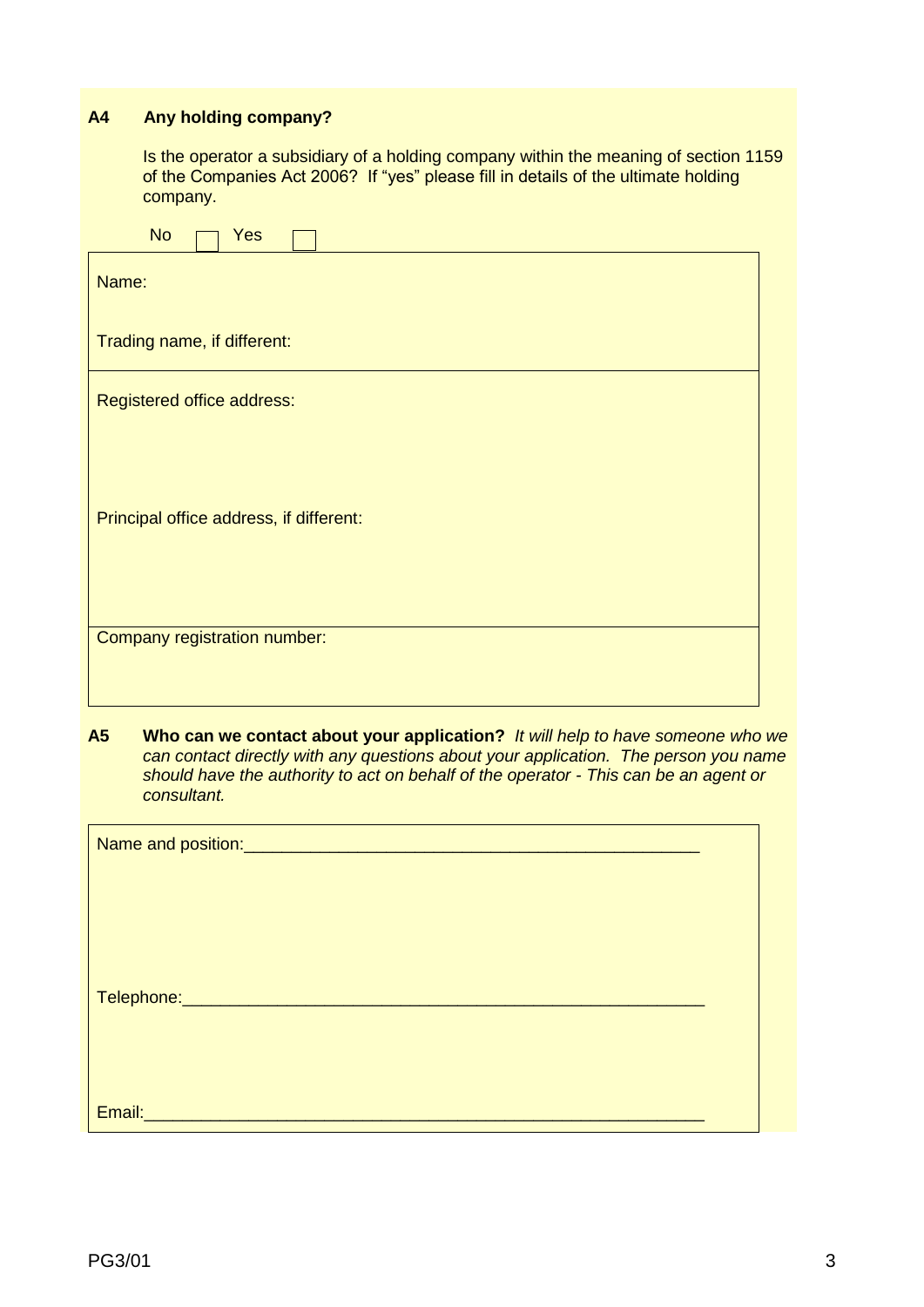| Β         | <b>The installation</b>                                                                                                         |  |  |  |
|-----------|---------------------------------------------------------------------------------------------------------------------------------|--|--|--|
| <b>B1</b> | Does the installation have any silos with capacity more than 500 tonnes?                                                        |  |  |  |
|           | $\square$ Yes<br>$\square$ No                                                                                                   |  |  |  |
| <b>B2</b> | Are you a cement or cement clinker importer?                                                                                    |  |  |  |
|           | $\square$ Yes<br>$\square$ No                                                                                                   |  |  |  |
|           | If you have answered 'yes' to either B1 or B2 the installation is not suitable for<br>a simple permit.                          |  |  |  |
| <b>B3</b> | Are you a concrete batcher?                                                                                                     |  |  |  |
|           | $\Box$ Yes $\Box$ No                                                                                                            |  |  |  |
| <b>B4</b> | Do you cast products?                                                                                                           |  |  |  |
|           | $\Box$ Yes $\Box$ No                                                                                                            |  |  |  |
| <b>B5</b> | Why is the application being made?                                                                                              |  |  |  |
|           | new installation                                                                                                                |  |  |  |
|           | change to existing installation means it now needs a permit                                                                     |  |  |  |
| <b>B6</b> | Site maps - please provide:                                                                                                     |  |  |  |
|           | A location map with a red line round the boundary of the installation                                                           |  |  |  |
|           |                                                                                                                                 |  |  |  |
|           |                                                                                                                                 |  |  |  |
|           | A site plan or plans showing where all the relevant activities are on site:                                                     |  |  |  |
|           | where the processing plant will be installed<br>a)                                                                              |  |  |  |
|           | the areas and buildings/structures designated for materials and waste storage<br>b)<br>and the type of storage                  |  |  |  |
|           | the conveyors and transfer points<br>$\mathsf{C}$                                                                               |  |  |  |
|           | any directly associated activities or waste operations.<br>$\mathsf{d}$                                                         |  |  |  |
|           | To save applying for permit variations, you can also show where on site you might<br>want to use for storage etc in the future. |  |  |  |
|           |                                                                                                                                 |  |  |  |
|           |                                                                                                                                 |  |  |  |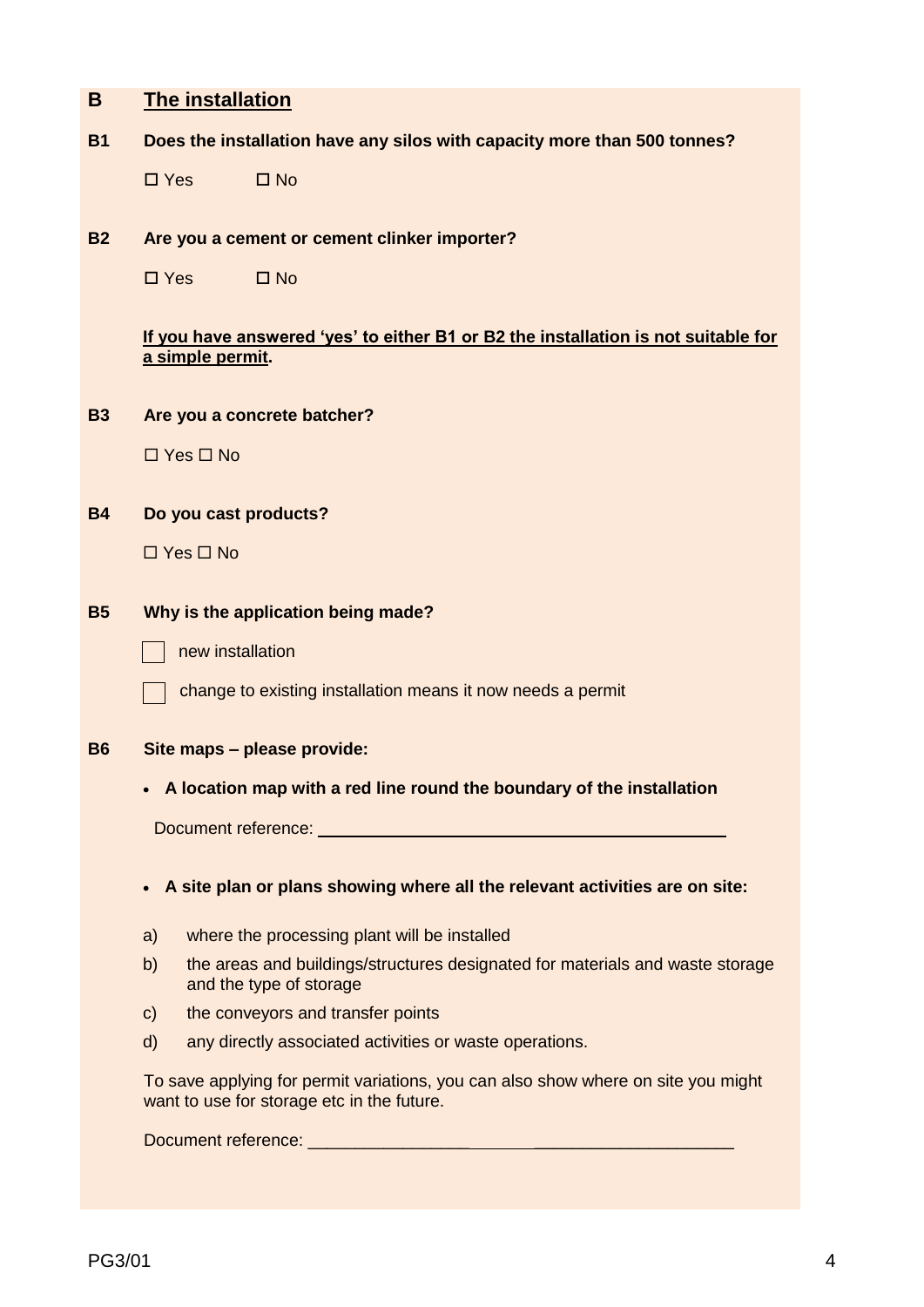**B7 Are there any sites of special scientific interest (SSSIs) or European protected sites nearer than any of the following distances to the proposed installation?**

 1km - where the installation involves mineral or cement and lime activities  $\Box$  Yes  $\Box$  No

**If yes, is the installation likely to have a significant effect on the special scientific interest or European protected sites?**

 $\Box$  Yes  $\Box$  No

**If yes, please write on a separate sheet or enclose a relevant document explaining what the implications are for the purposes of the Conservation (Natural Habitats etc) Regulations 1994 (see appendix 2 of Annex XVII of the** general guidance manual)

Document Reference: \_\_\_\_\_\_\_\_\_\_\_\_\_\_\_\_\_\_\_\_\_\_\_\_\_\_\_\_\_\_\_\_\_\_\_\_\_\_\_\_\_\_\_\_\_\_\_

**B8 Will emissions from the activity potentially have significant environmental effects (including nuisance)?**

 $\Box$  Yes  $\Box$  No

**If yes, please list the potential significant local environmental effects (including nuisance) of the foreseeable emissions on a separate document.**

Document Reference:

**If yes, please enclose a copy of any environmental impact assessment which has been carried out for the installation under planning legislation or for any other purpose.** 

Document Reference: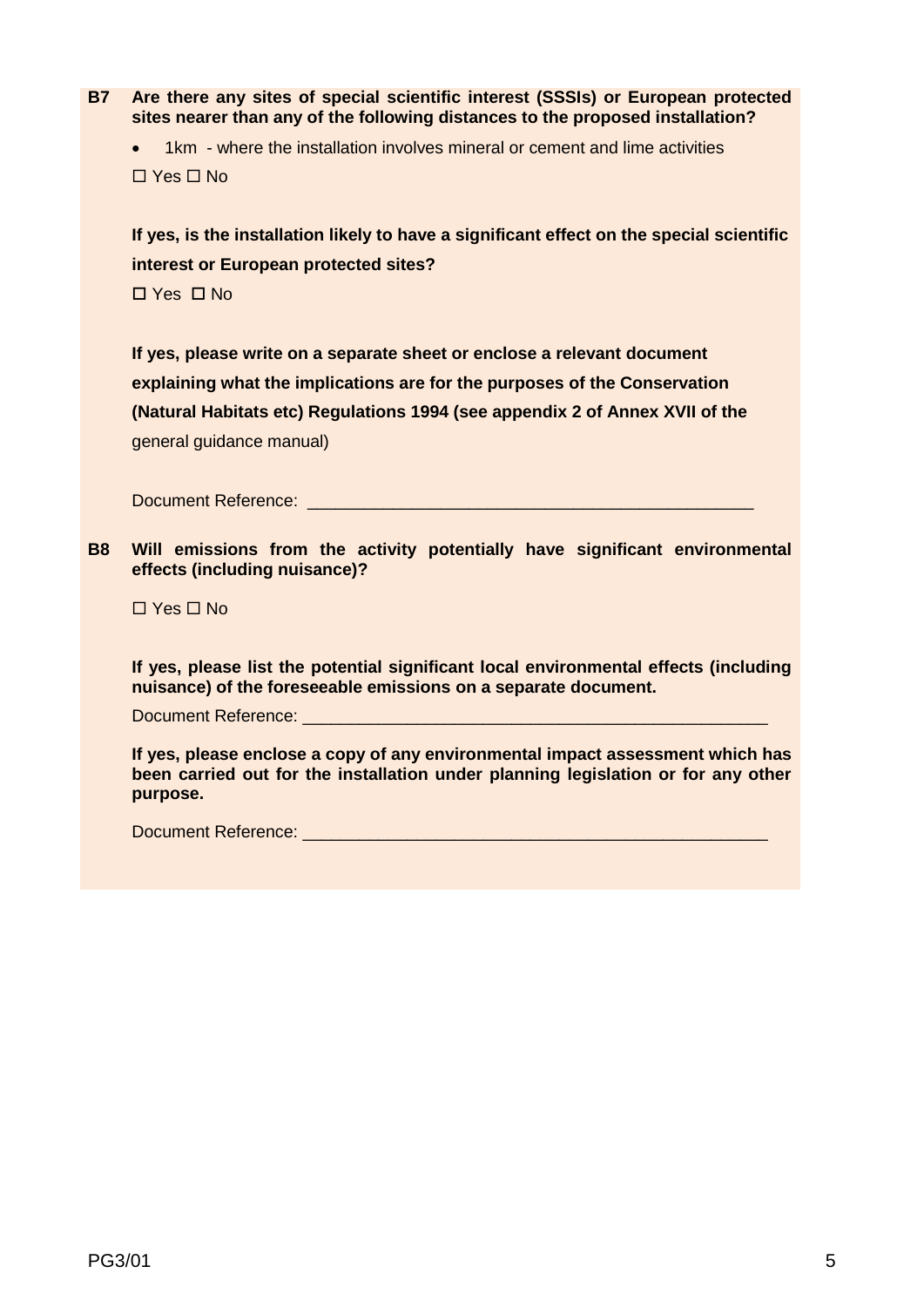| C              | <b>The details</b>                                                                                                                                         |                       |
|----------------|------------------------------------------------------------------------------------------------------------------------------------------------------------|-----------------------|
| C <sub>1</sub> | Does your installation have arrestment equipment, with external discharge points, not<br>serving silos or dryers with an airflow of: (Tick all that apply) |                       |
|                | a) over 300m <sup>3</sup> /minute:                                                                                                                         | $\Box$ Yes $\Box$ No  |
|                | under 300m <sup>3</sup> /minute and over 100m <sup>3</sup> /minute:<br>b)                                                                                  | $\Box$ Yes $\Box$ No  |
|                | under 100 m <sup>3</sup> /minute:<br>$\mathbf{C}$                                                                                                          | $\Box$ Yes $\Box$ No  |
| C <sub>2</sub> | Do you have continuous monitors to show compliance with a numerical limit in Table 1<br>of the simple permit?                                              | [informs condition 2] |
|                | $\Box$ Yes $\Box$ No                                                                                                                                       |                       |
|                | If yes, do the continuous monitors have alarms which are: (tick all that apply)                                                                            | [informs condition 2] |
|                | visible?<br>a)                                                                                                                                             | $\Box$ Yes $\Box$ No  |
|                | audible?<br>b)                                                                                                                                             | $\Box$ Yes $\Box$ No  |
|                | alarm activation recorded automatically?<br>$\mathsf{C}$                                                                                                   | $\Box$ Yes $\Box$ No  |
|                | is a trigger level set?<br>$\mathsf{d}$                                                                                                                    | $\Box$ Yes $\Box$ No  |
|                | At what percentage of the emission limit is the value set? %                                                                                               |                       |
|                | Have you undertaken isokinetic sampling at least once to demonstrate compliance<br>with the numerical limit in Table 1?                                    |                       |
|                | $\Box$ Yes $\Box$ No                                                                                                                                       |                       |
| C <sub>3</sub> | Is odour arrestment equipment installed?                                                                                                                   | [informs condition 3] |
|                | $\Box$ Yes $\Box$ No                                                                                                                                       |                       |
| C <sub>4</sub> | Do you have pneumatic transfer of materials?                                                                                                               | [informs condition 8] |
|                | $\Box$ Yes $\Box$ No                                                                                                                                       |                       |
| C <sub>5</sub> | Which of the following will the bulk cement be stored in: (tick all that apply)                                                                            | [informs condition 4] |
|                | silo?<br>a)                                                                                                                                                | $\Box$ Yes $\Box$ No  |
|                | b)<br>bulk storage tank?                                                                                                                                   | $\Box$ Yes $\Box$ No  |
|                | within a building?<br>$\mathsf{C}$                                                                                                                         | $\Box$ Yes $\Box$ No  |
|                | in fully-enclosed containers/packaging?<br>$\mathsf{d}$                                                                                                    | $\Box$ Yes $\Box$ No  |
|                | other - please specify<br>e)                                                                                                                               |                       |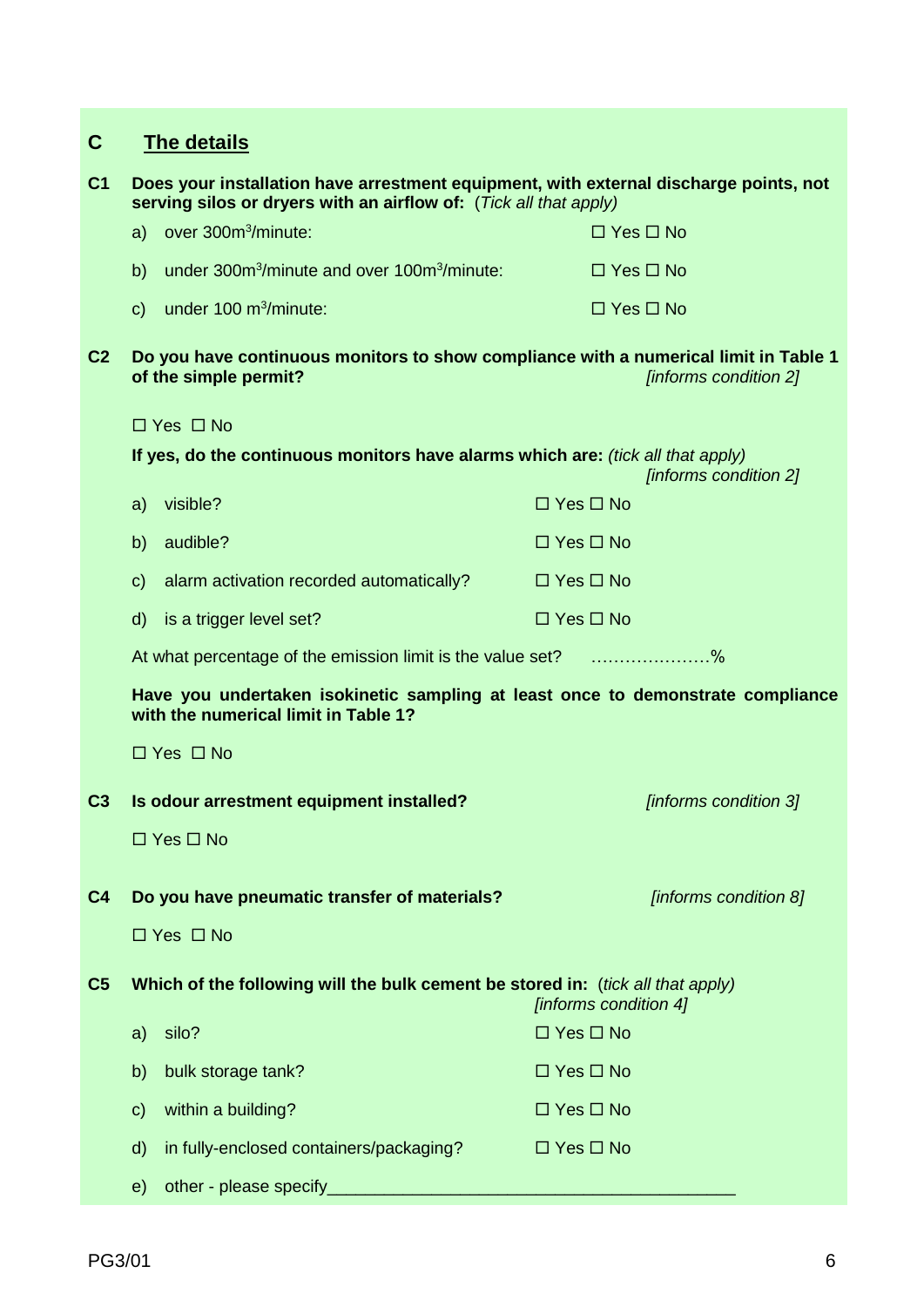| C6             | Will displaced air from pneumatic loading and unloading be: (tick all that apply)                                                                                                                                                                                                            |                      | [informs condition 8] |
|----------------|----------------------------------------------------------------------------------------------------------------------------------------------------------------------------------------------------------------------------------------------------------------------------------------------|----------------------|-----------------------|
|                | vented to arrestment plant<br>a)                                                                                                                                                                                                                                                             | $\Box$ Yes $\Box$ No |                       |
|                | back-vented to the delivery tanker<br>b)                                                                                                                                                                                                                                                     | $\Box$ Yes $\Box$ No |                       |
|                | $\mathbf{C}$                                                                                                                                                                                                                                                                                 |                      |                       |
|                |                                                                                                                                                                                                                                                                                              |                      |                       |
| C <sub>7</sub> | Do deliveries automatically stop for                                                                                                                                                                                                                                                         |                      | [informs condition 6] |
|                | over-filling<br>a)                                                                                                                                                                                                                                                                           | $\Box$ Yes $\Box$ No |                       |
|                | b)<br>over-pressurisation                                                                                                                                                                                                                                                                    | $\Box$ Yes $\Box$ No |                       |
| C8             | Does pneumatic transfer automatically stop for                                                                                                                                                                                                                                               |                      | [informs condition 5] |
|                | over-filling                                                                                                                                                                                                                                                                                 | $\Box$ Yes $\Box$ No |                       |
|                | a)                                                                                                                                                                                                                                                                                           |                      |                       |
|                | b)<br>over-pressurisation                                                                                                                                                                                                                                                                    | $\Box$ Yes $\Box$ No |                       |
|                | If no, are any silos new since Jun 2004?                                                                                                                                                                                                                                                     |                      | [informs condition 7] |
|                | $\Box$ Yes $\Box$ No                                                                                                                                                                                                                                                                         |                      |                       |
| C <sub>9</sub> | Do you have alarms to warn of overfilling?                                                                                                                                                                                                                                                   |                      | [informs condition 6] |
|                | $\Box$ Yes $\Box$ No                                                                                                                                                                                                                                                                         |                      |                       |
|                | C10 For materials not dealt with in C4, what facilities will be provided to store any dusty<br>material and waste? (tick all that apply)                                                                                                                                                     |                      | [informs condition 9] |
|                | a)<br>hopper wind-protected on at least 3 sides                                                                                                                                                                                                                                              | □                    |                       |
|                | b)<br>storage bay without suppression and stockpiles<br>kept lower than the retaining walls                                                                                                                                                                                                  | $\Box$               |                       |
|                | storage bay with suppression<br>$\mathsf{C}$                                                                                                                                                                                                                                                 | $\Box$               |                       |
|                | fully-enclosed stores<br>$\mathsf{d}$                                                                                                                                                                                                                                                        | □                    |                       |
|                | e)<br>other - please specify                                                                                                                                                                                                                                                                 | $\Box$               |                       |
|                | C11 Will any material be stored in the open (unenclosed) other than material wholly<br>comprised of one or more of the following: >3mm material, sand, scalpings, road sub<br>base (MOT) material that has been conditioned before deposit, conditioned crusher-<br>run or blended material? |                      | [informs condition 9] |

 $\Box$  Yes  $\Box$  No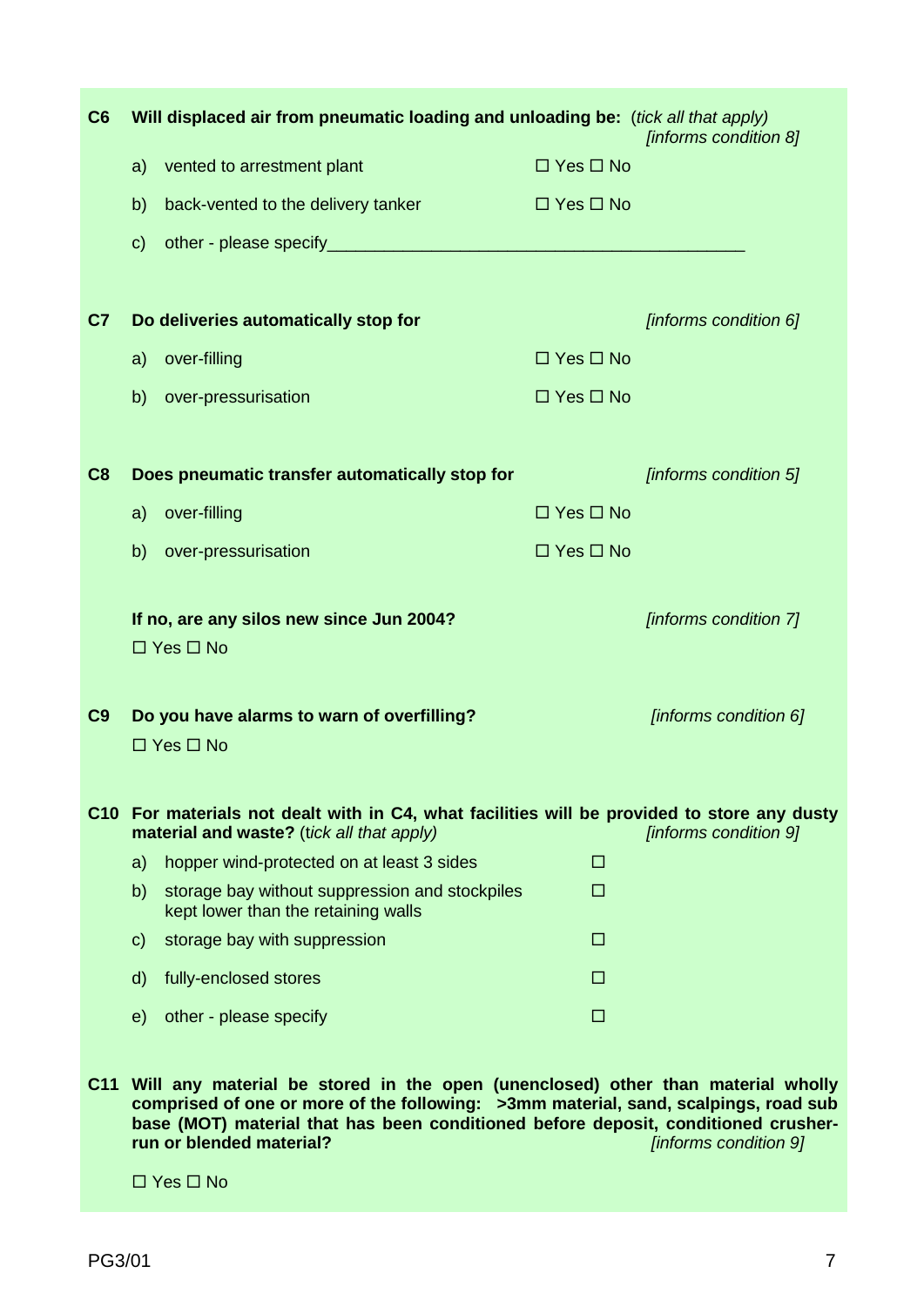| C12 Do you have belt conveyors:<br>$\Box$ Yes $\Box$ No |                                 |                                                                            | [informs condition 10]   |                                                                                           |  |
|---------------------------------------------------------|---------------------------------|----------------------------------------------------------------------------|--------------------------|-------------------------------------------------------------------------------------------|--|
|                                                         |                                 |                                                                            |                          |                                                                                           |  |
|                                                         | and waste (tick all that apply) |                                                                            | [informs condition 10]   | If yes, which of the following facilities will be provided to convey any dusty material   |  |
| a)                                                      |                                 | deep trough ground-level conveyor                                          | □                        |                                                                                           |  |
| b)                                                      | fully-enclosed conveyor         |                                                                            | $\Box$                   |                                                                                           |  |
| $\mathsf{C}$                                            | pneumatic handling system       |                                                                            | □                        |                                                                                           |  |
| $\mathsf{d}$                                            | bucket elevator                 |                                                                            | $\Box$                   |                                                                                           |  |
| e)                                                      | wind boards                     |                                                                            | $\Box$                   |                                                                                           |  |
| f                                                       |                                 |                                                                            |                          |                                                                                           |  |
|                                                         |                                 |                                                                            |                          |                                                                                           |  |
|                                                         |                                 |                                                                            |                          | C13 Which of the following methods will be used to minimise emissions at belt conveyor    |  |
|                                                         |                                 | transfer points, including free fall of material? (tick all that apply)    |                          | [informs condition 10]                                                                    |  |
| a)                                                      | enclosed                        |                                                                            | □                        |                                                                                           |  |
| b)                                                      |                                 | enclosed and ducted to arrestment equipment                                | □                        |                                                                                           |  |
| $\mathbf{C}$                                            | fitted with a chute             |                                                                            | □                        |                                                                                           |  |
| $\mathsf{d}$                                            |                                 |                                                                            |                          |                                                                                           |  |
|                                                         |                                 |                                                                            |                          |                                                                                           |  |
|                                                         | (tick all that apply)           | C14 Which of the following techniques will be used to clean belt conveyors |                          | [informs condition 10]                                                                    |  |
| a)                                                      | belt scrapers                   |                                                                            | $\Box$                   |                                                                                           |  |
| b)                                                      | catch plates                    |                                                                            | □                        |                                                                                           |  |
| $\mathbf{C}$                                            | the cleaning - please specify   |                                                                            |                          | other techniques for keeping the return belt clean and collecting the material removed by |  |
|                                                         |                                 |                                                                            |                          |                                                                                           |  |
|                                                         |                                 | and waste), arrive at or leave the site? (tick all that apply)             |                          | C15 How will potentially dusty materials (including any raw materials, finished products  |  |
|                                                         |                                 |                                                                            |                          | [informs Condition 11]                                                                    |  |
|                                                         |                                 | <b>Raw Materials</b>                                                       | <b>Finished Products</b> | <b>Waste</b>                                                                              |  |
|                                                         | <b>Road</b>                     |                                                                            |                          |                                                                                           |  |
|                                                         | Rail                            |                                                                            |                          |                                                                                           |  |
|                                                         | <b>Other</b>                    |                                                                            |                          |                                                                                           |  |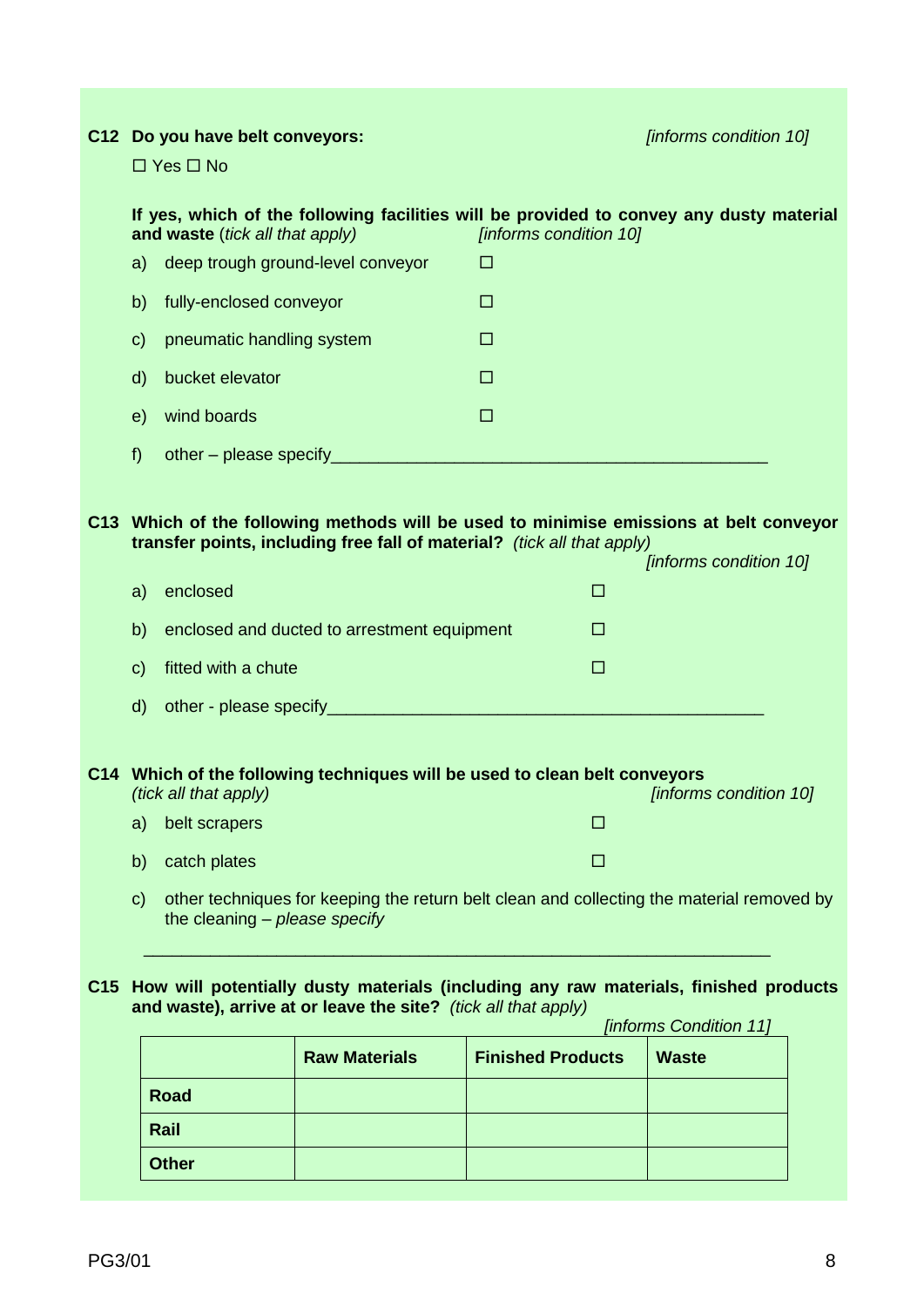|                 | C16 How will potentially dusty materials, (including any raw material, finished products and<br>waste) be transported within the site |                                                                                         |                                                                                          |                                |
|-----------------|---------------------------------------------------------------------------------------------------------------------------------------|-----------------------------------------------------------------------------------------|------------------------------------------------------------------------------------------|--------------------------------|
|                 |                                                                                                                                       | (tick all that apply)                                                                   |                                                                                          | <b>[informs BAT]</b>           |
|                 | a)                                                                                                                                    | tanker                                                                                  |                                                                                          | □                              |
|                 | b)                                                                                                                                    | fully-enclosed transport                                                                |                                                                                          | □                              |
|                 | $\mathsf{c}$                                                                                                                          | 'canopied' rail wagons                                                                  |                                                                                          | $\Box$                         |
|                 | $\mathsf{d}$                                                                                                                          | sheeted transport                                                                       |                                                                                          | □                              |
|                 | e)                                                                                                                                    | water suppression applied to the transported material                                   |                                                                                          | □                              |
|                 | f)                                                                                                                                    | aqueous polymer suppression applied to the transported material                         |                                                                                          | $\Box$                         |
|                 | g)                                                                                                                                    | bagged                                                                                  |                                                                                          | $\Box$                         |
|                 | h)                                                                                                                                    |                                                                                         |                                                                                          |                                |
| C <sub>17</sub> |                                                                                                                                       | Do you have any quarry roads as part of the installation?<br>$\Box$ Yes $\Box$ No       |                                                                                          | [informs condition 12]         |
|                 |                                                                                                                                       | highway?                                                                                | C18 Which techniques will you use to ensure that vehicles do not track material onto the | [informs condition 13]         |
|                 | a)                                                                                                                                    | body and wheel wash                                                                     | $\Box$ Yes $\Box$ No                                                                     |                                |
|                 | b)                                                                                                                                    | wheel wash                                                                              | $\Box$ Yes $\Box$ No                                                                     |                                |
|                 | $\mathsf{c}$                                                                                                                          | hose and brush                                                                          | $\Box$ Yes $\Box$ No                                                                     |                                |
|                 | $\mathsf{d}$                                                                                                                          |                                                                                         | sufficient distant to the site boundary on sealed road before leaving site               |                                |
|                 |                                                                                                                                       |                                                                                         | $\Box$ Yes $\Box$ No                                                                     |                                |
|                 | e)                                                                                                                                    |                                                                                         |                                                                                          |                                |
|                 |                                                                                                                                       | C19 Do you have environmental management procedures and policy?<br>$\Box$ Yes $\Box$ No |                                                                                          | [informs condition 3, 15 & 16] |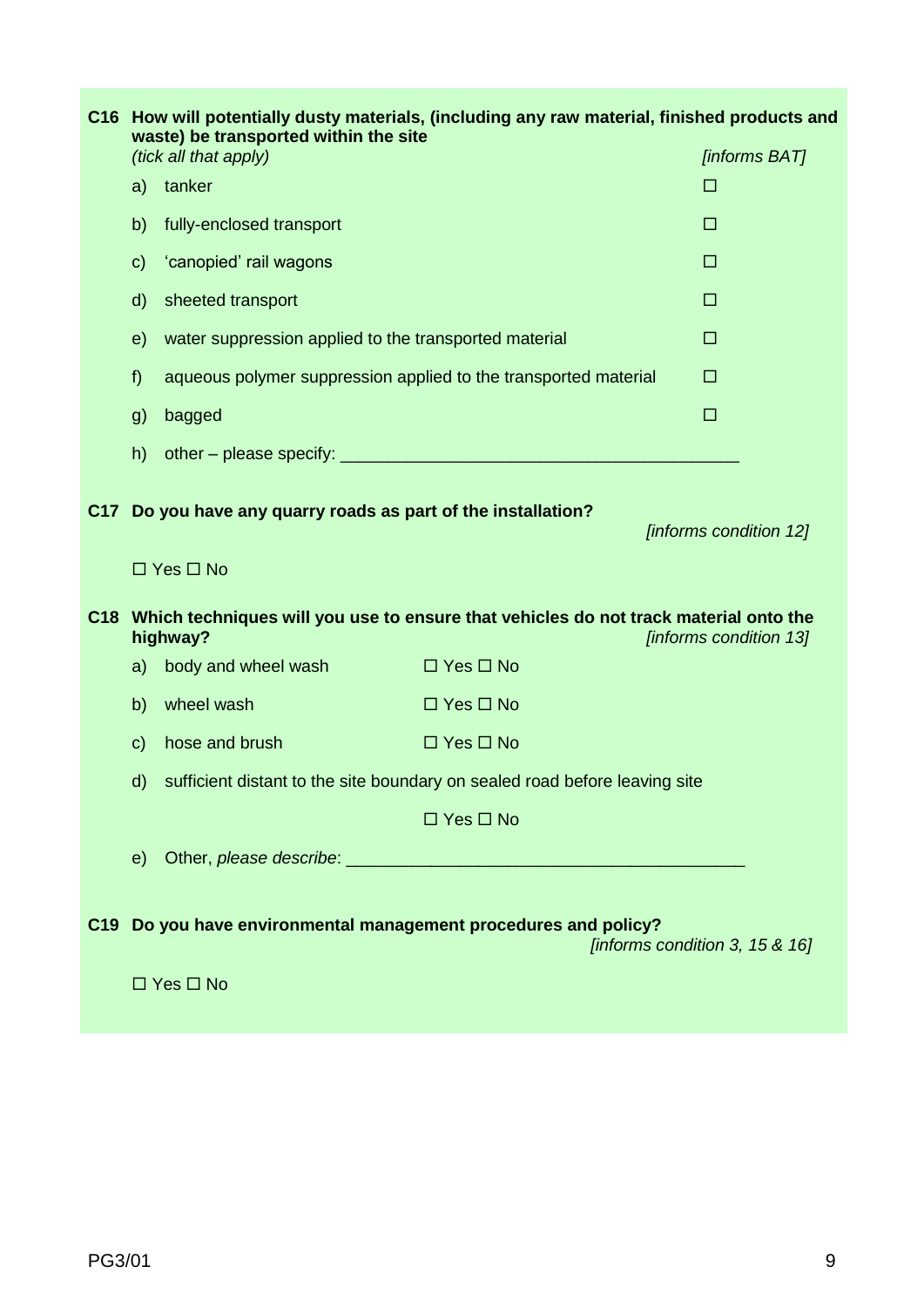# **D Anything else**

Please tell us anything else you would like us to take account of.

Document Reference:

## **E Application fee**

You must enclose the relevant fee with your application.

If your application is successful you will also have to pay an annual subsistence charge, so please say who you want invoices to be sent to.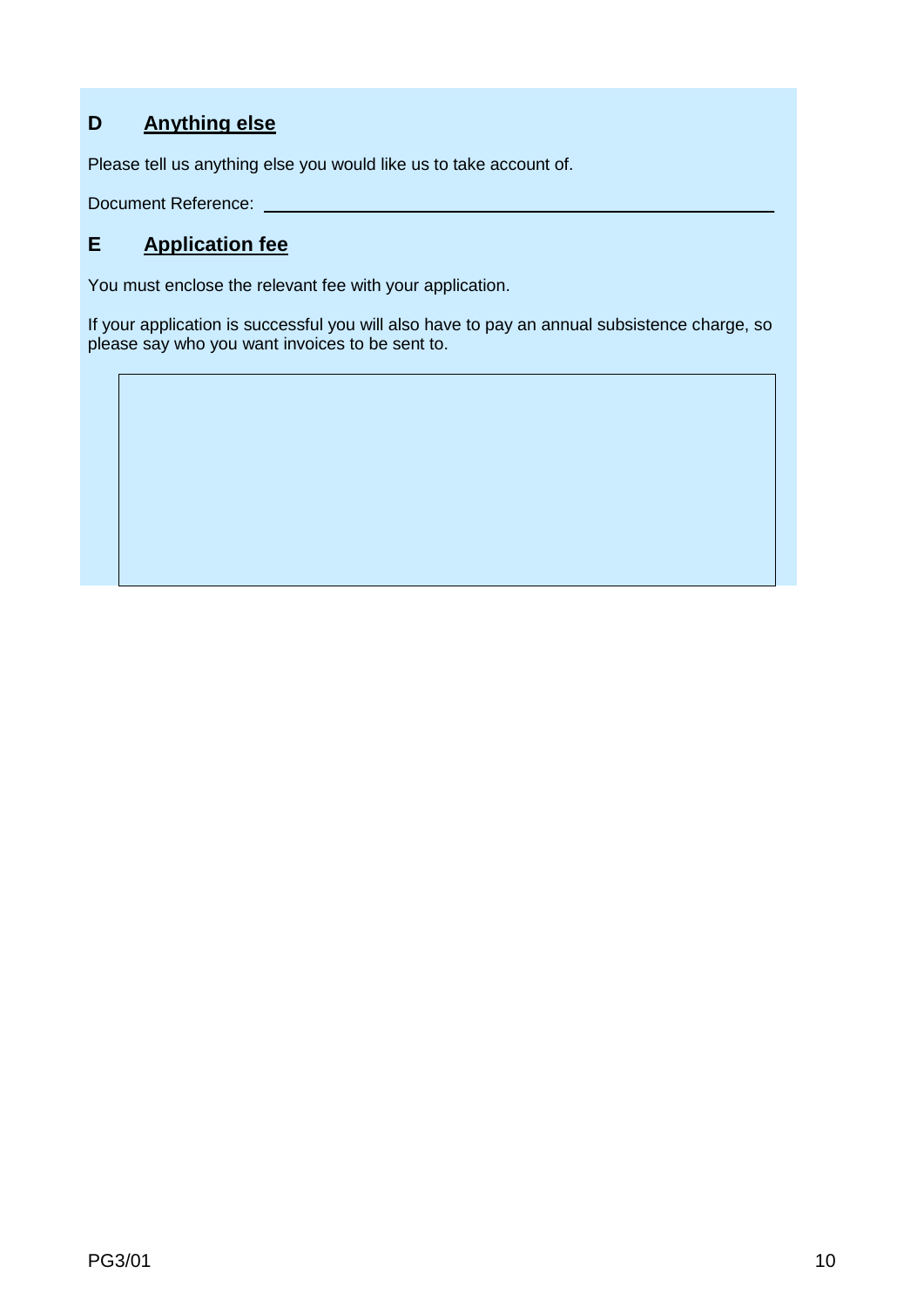### **F Protection of information**

### **F1 Any confidential or national security info in your application?**

If there is any information in your application you think should be kept off the public register for confidentiality or national security reasons, please say what and why. General guidance manual chapter 8 advises on what may be excluded. (*Do not include any national security information in your application. Send it, plus the omitted information, to the Secretary of State or Welsh Ministers who will decide what, if anything, can be made public.)*

Document Reference :

#### **F2 Please note: data protection**

The information you give will be used by the Council to process your application. It will be placed on the relevant public register and used to monitor compliance with the permit conditions. We may also use and or disclose any of the information you give us in order to: consult with the public, public bodies and other organisations,

- carry out statistical analysis, research and development on environmental issues,
- provide public register information to enquirers,
- make sure you keep to the conditions of your permit and deal with any matters relating to your permit
- investigate possible breaches of environmental law and take any resulting action,
- prevent breaches of environmental law,
- offer you documents or services relating to environmental matters,
- respond to requests for information under the Freedom of Information Act 2000 and the Environmental Information Regulations 2004 (if the Data Protection Act allows)
- assess customer service satisfaction and improve our service.

We may pass on the information to agents/representatives who we ask to do any of these things on our behalf.

#### **F3 Please note: it is an offence to provide false etc information**

It is an offence under regulation 38 of the EP Regulations, for the purpose of obtaining a permit (for yourself or anyone else), to:

- make a false statement which you know to be false or misleading in a material particular,
- recklessly make a statement which is false or misleading in a material particular
- intentionally to make a false entry in any record required to be kept under any environmental permit condition
- with intent to deceive, to forge or use a document issued or required for any purpose under any environmental permit condition.

If you make a false statement

- we may prosecute you, and
- if you are convicted, you are liable to a fine or imprisonment (or both).